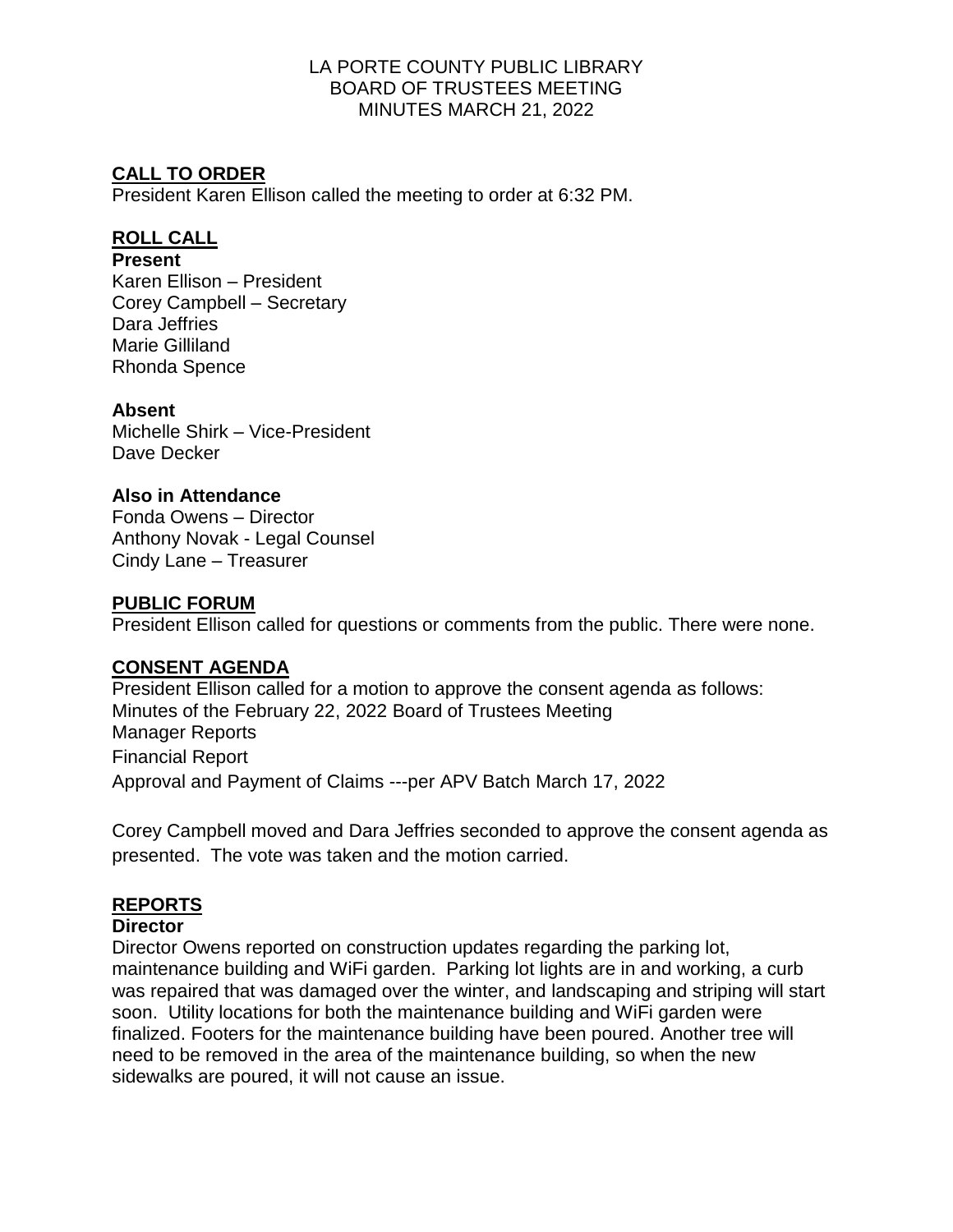#### LA PORTE COUNTY PUBLIC LIBRARY BOARD OF TRUSTEES MEETING MINUTES MARCH 21, 2022

Ms. Owens had two meetings with JPR regarding replacement windows at the Main Library. A new approach to writing the specs for the project will offer the Library more control over the project and better manage the budget.

Director Owens will serve on the city of La Porte's Commission on Sustainability. This commission focuses on environmental and economic health and prosperity within the city limits.

Public Services Manager, Toni Kester, and Director Owens met with Kevin McGuire, Technology Director for Michigan City Area Schools on Libraries 360 services, and finding better ways of using taxpayer resources between the two units.

Legislative bills SB17 and SB1134 did not pass but Ms. Owens believes the core of these bills will be introduced again. Ms. Owens expressed that continued conversations with local officials about what the library has to offer and how processes work is a good approach at this time.

Director Owens also reported that the Library has plans to switch from a google environment to a Microsoft environment. Recent change in Microsoft are causing some issues with getting the Library approved for education discounts. Ms. Owens will continue to work on finding a solution.

Ms. Owens reported that Treasurer, Cindy Lane was notified by the Indiana State Board of Accounts that the Library will be audited for the 2020 year. This audit will be a compliance audit with information from this audit being used in the La Porte County audit. An introductory meeting with the auditor is scheduled for March 22<sup>nd</sup>.

#### **Legal Counsel**

Attorney Anthony Novak advised the Library Board to make the approval and payment of claims a separate agenda action item instead of part of the consent agenda. This will provide a clear record of approval and payment of the claims for the audit process. Mr. Novak also recommended moving the manager reports out of the consent agenda section for the purpose of hearing about their work in a more structured way.

Mr. Novak recommended that the Board members discuss the possibility of changing the Board meeting day and time that would provide more consistent attendance by Board members. The statute only requires that the Board have a designated day and time. It was agreed to discuss this topic at the April 21<sup>st</sup> Board meeting.

#### **UNFINISHED BUSINESS**

#### **Election of Board Officers**

Corey Campbell moved and Dara Jeffries seconded to approve the following slate of officers for President, Vice-President, and Secretary, and Treasurer of the La Porte County Public Library Board of Trustees, for the period April 1, 2022 through March 31, 2023: